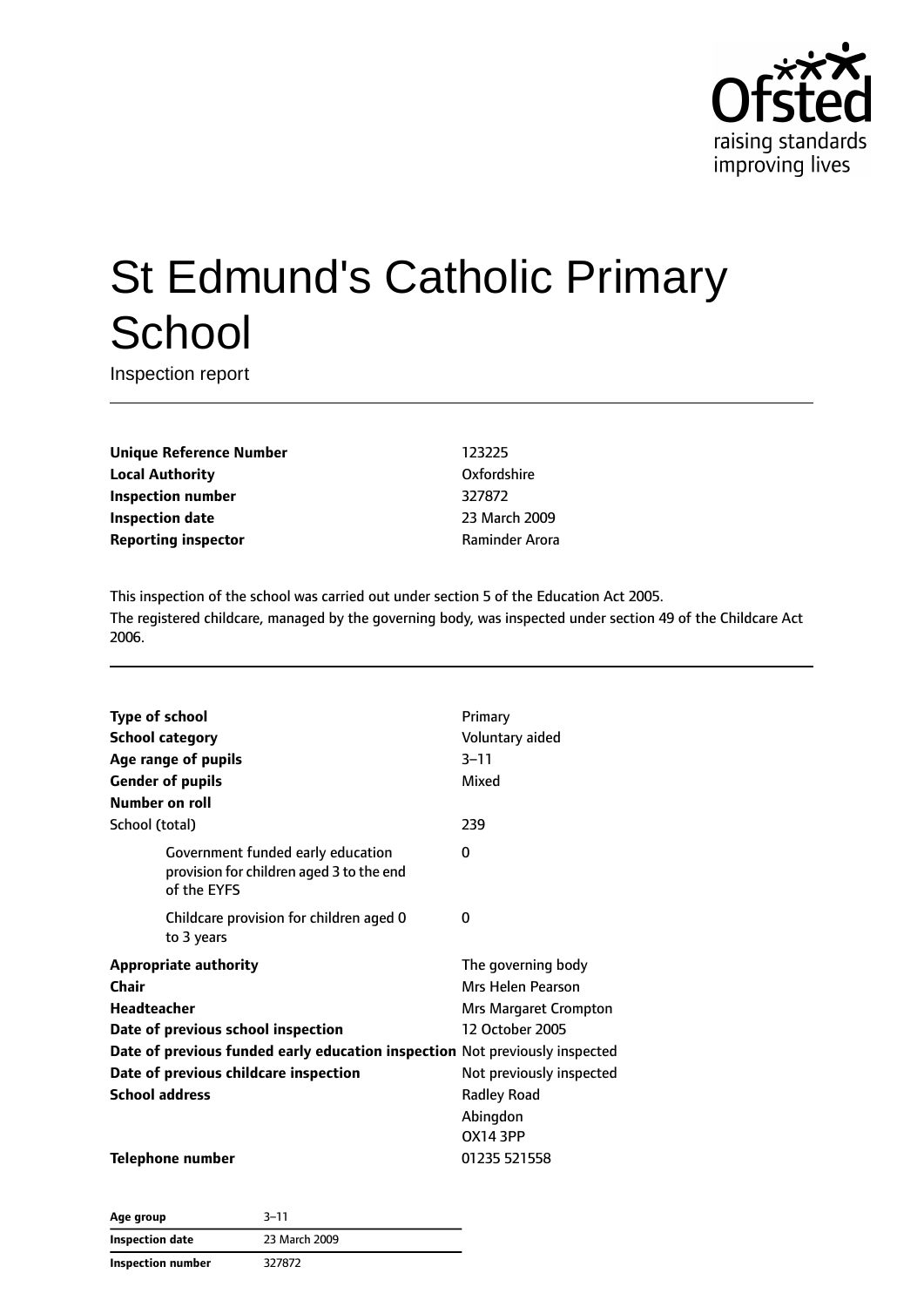**Fax number** 01235 532778

| Age group         | $3 - 11$      |
|-------------------|---------------|
| Inspection date   | 23 March 2009 |
| Inspection number | 327872        |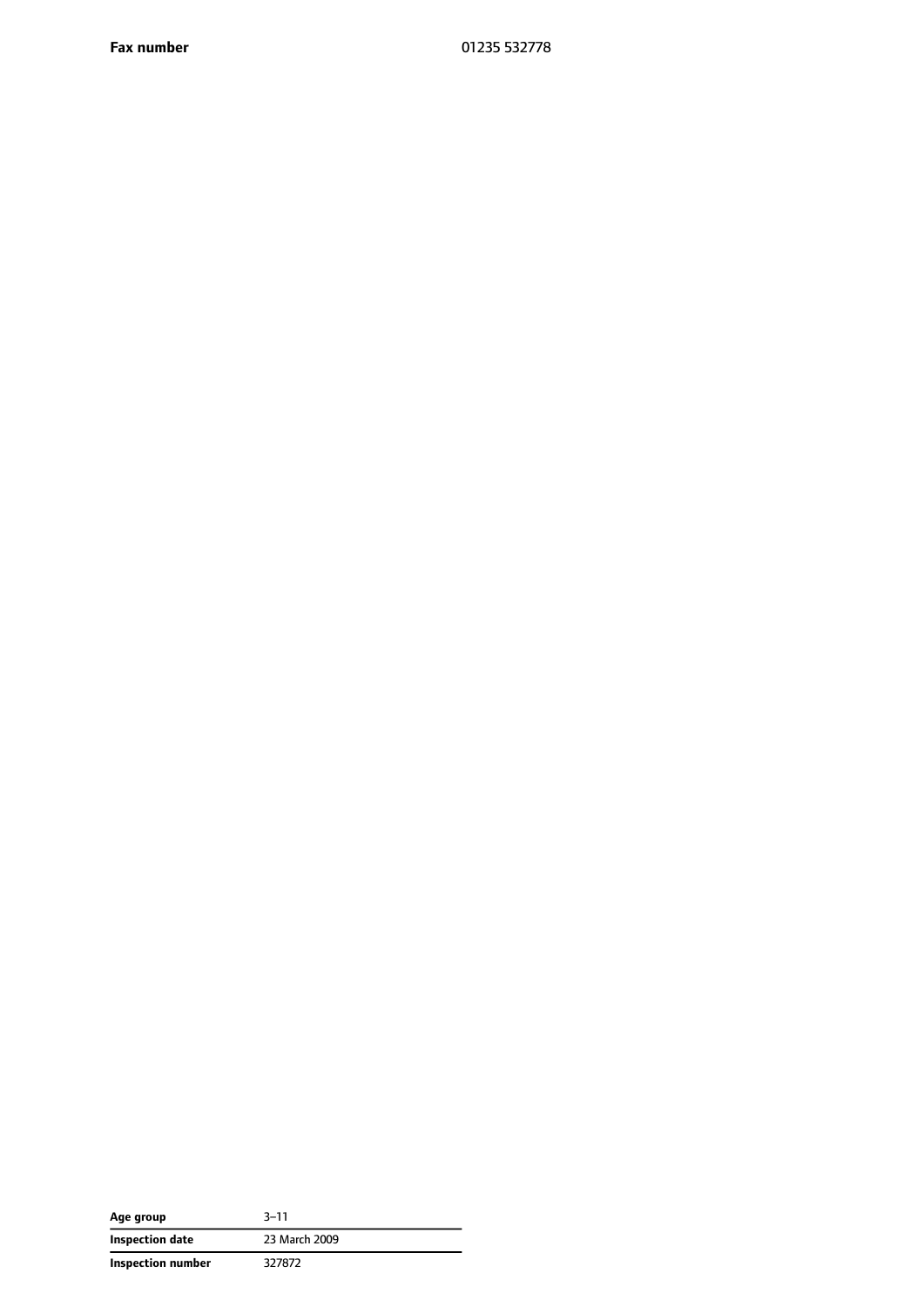.

<sup>©</sup> Crown copyright 2009

Website: www.ofsted.gov.uk

This document may be reproduced in whole or in part for non-commercial educational purposes, provided that the information quoted is reproduced without adaptation and the source and date of publication are stated.

Further copies of this report are obtainable from the school. Under the Education Act 2005, the school must provide a copy of this report free of charge to certain categories of people. A charge not exceeding the full cost of reproduction may be made for any other copies supplied.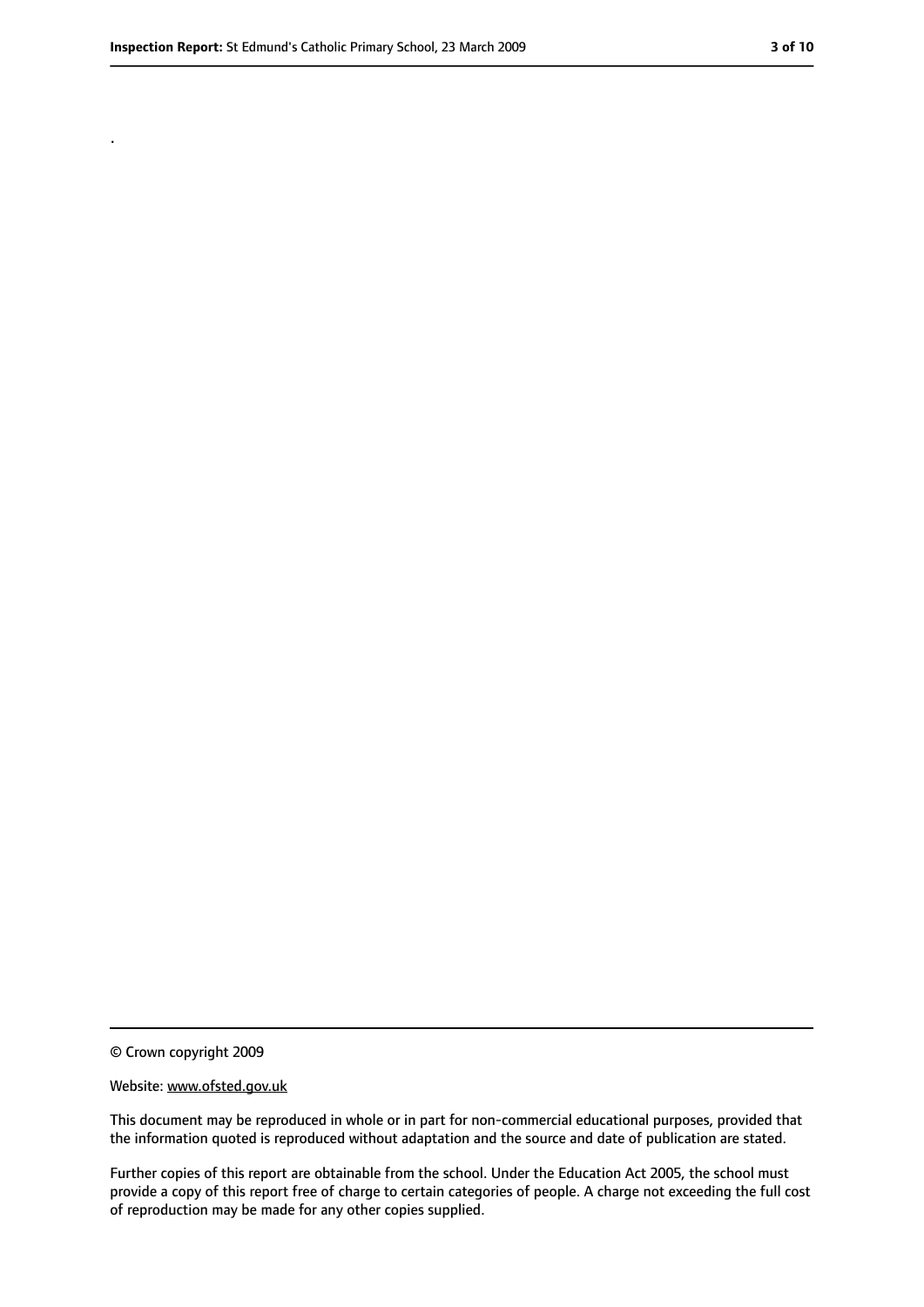# **Introduction**

The inspection was carried out by two Additional Inspectors. The inspectors evaluated the overall effectiveness of the school and investigated the following issues:

- the quality of teaching and the resultant progress that pupils make, particularly in English
- pupils' personal development, particularly their behaviour, attitudes and attendance
- the pastoral care the school provides, and how well it keeps track of, and supports pupils' progress.

Evidence was gathered from:

- observations of lessons and break times
- discussions with school staff, the Chair of Governors and pupils
- the school's documentation, particularly records of pupils' progress
- questionnaires returned by parents
- examples of pupils' work.

Other aspects of the school's work were not investigated in detail, but inspectors found no evidence to suggest that the school's own assessments, as given its self-evaluation, were not justified, and these have been included where appropriate in this report.

#### **Description of the school**

This is an average-sized Voluntary Aided school. The school is in Abingdon but draws its pupils from a wider area. A high proportion of pupils come from Roman Catholic families. More recently, an increasing proportion is coming from minority ethnic heritages. The proportion of pupils who speak English as an additional language is below average. Currently 10 pupils are at the early stages of learning the language. A below-average proportion of pupils have learning difficulties and/or disabilities. These pupils struggle with basic literacy and numeracy, or have behavioural and emotional problems. The proportion of pupils eligible for free school meals is much lower than the national average. Early Years Foundation Stage provision is made for younger children in the Nursery, where they attend part time, and for older children full time in the Reception classes. A new headteacher was appointed last summer.

#### **Key for inspection grades**

| Grade 1 | Outstanding  |
|---------|--------------|
| Grade 2 | Good         |
| Grade 3 | Satisfactory |
| Grade 4 | Inadequate   |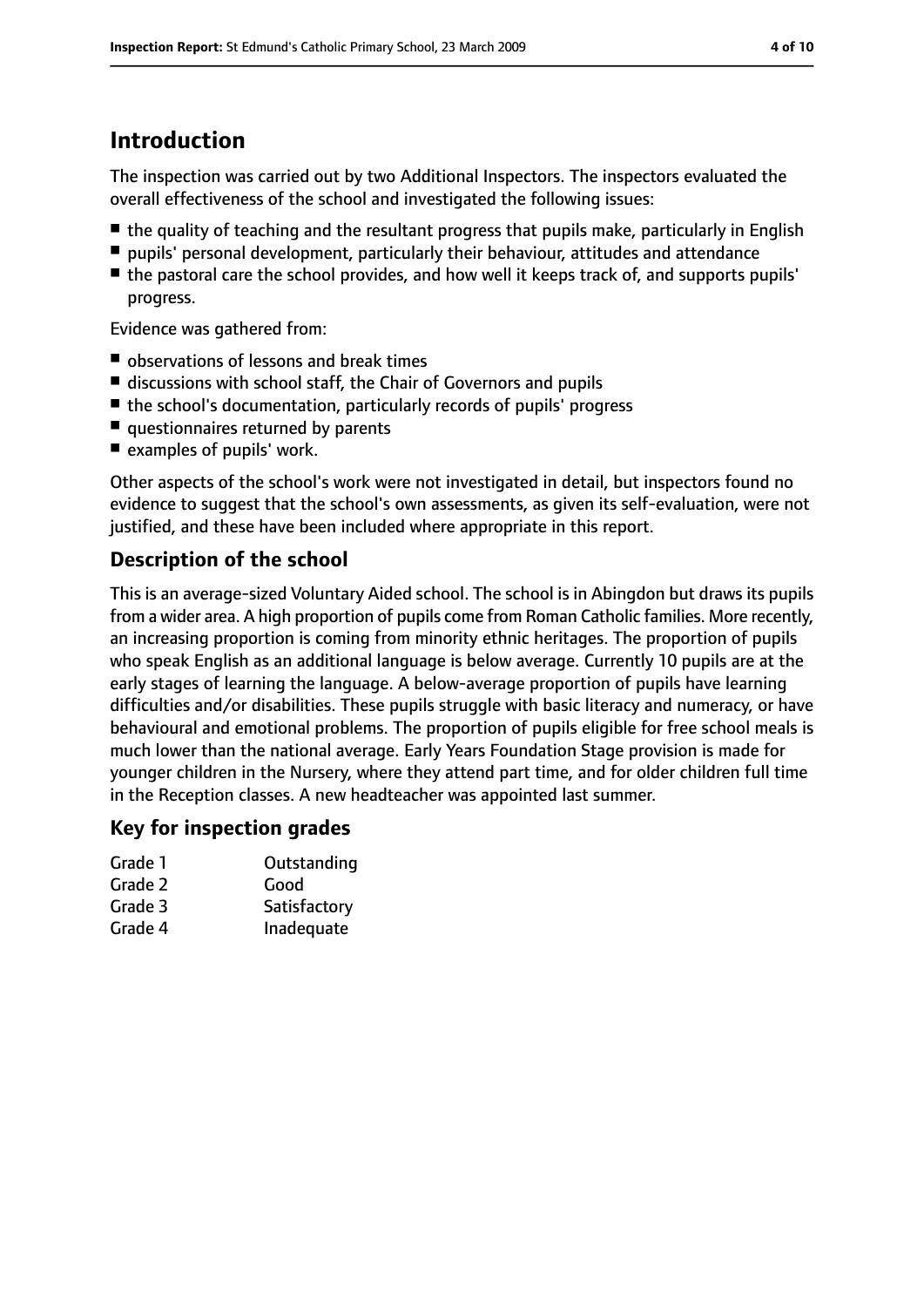### **Overall effectiveness of the school**

#### **Grade: 2**

This is a good school where pupils achieve well because of good teaching. Pupils of different abilities and backgrounds make good progress from their starting points, particularly in Key Stage 2. By the end of Year 2 standards are generally average, and by the end of Year 6 they are above average. A relative weakness is writing, shown by results in both Year 2 and Year 6, and this is being addressed successfully. Provisional results for 2008 show that pupils in Year 6 have achieved well in relation to their attainment on entry, particularly in mathematics and science. However, comparatively fewer pupils have secured the higher Level 5 in English. As a result, staff are rightly continuing to focus on this subject, especially the development of writing throughout the school. Staff are particularly effective in giving extra help to pupils who struggle with their work, so that they make good progress and overcome their difficulties. Boys and girls, and pupils from different ethnic backgrounds, all make similarly good progress.

The quality of teaching is stronger in the upper Key Stage 2 classes, where pupils show rapid progress. The fast-improving monitoring of provision by the senior staff and the careful tracking of pupils' progress have contributed greatly to this. There are inconsistencies in aspects of teaching, and lessons vary from satisfactory to good. In the younger classes teachers generally manage pupils well, and maintain a brisk pace. This means that pupils concentrate well and learn a good deal in the time available. Teachers often enhance their clear explanations with good use of the interactive whiteboards, which engages pupils' interest and generates enthusiasm. Teachers make good use of skilled teaching assistants in many lessons, particularly in supporting pupils who might otherwise struggle with their work. In better lessons teachers make good use of their knowledge of individual pupils' progress to match work carefully to their different needs. In these lessons, pupils also enjoy high levels of challenge and this help to promote their good learning. Teachers track pupils' progress effectively and set appropriate targets for improvement. However, pupils are not fully involved in assessing their own learning or consistently gaining an understanding of how well they are doing and what they need to do next.

The school has a good curriculum with strengths in English, mathematics, science, arts and design and technology. Pupils report that they enjoy lessons, as well as the good range of extra-curricular clubs, for example art, chess and the nurture club. The school provides good care, guidance and support for its pupils. Liaison with external agencies is used efficiently to secure children's welfare and ensure they achieve as well as they can. Recently revised assessment and tracking systems allow the school to closely monitor the progress pupils are making towards their targets. Teachers have a good understanding of individuals' needs. Any who struggle with their work, or who are not make enough progress, are quickly identified and supported. Pupils feel that they are looked after well, and their parents agree. They are confident that the adults at school will provide the help that they need, both in lessons and in response to personal needs. Pupils' personal development is outstanding because of the strong pastoral care. The measures taken to build successfully on existing good systems for both academic and pastoral support are impacting well on pupils' attitudes and behaviour. Consistently good behaviour was noted during the inspection. Pupils have positive relationships with each other and with staff. Their needs are addressed and monitored in a coherent fashion. Boys and girls from different ethnic groups play and work together harmoniously. They understand fully how to lead healthy lives, keep safe and avoid danger. Their well-developed teamwork skills and a secure grounding in the basic skills stand them in good stead for their future education. Pupils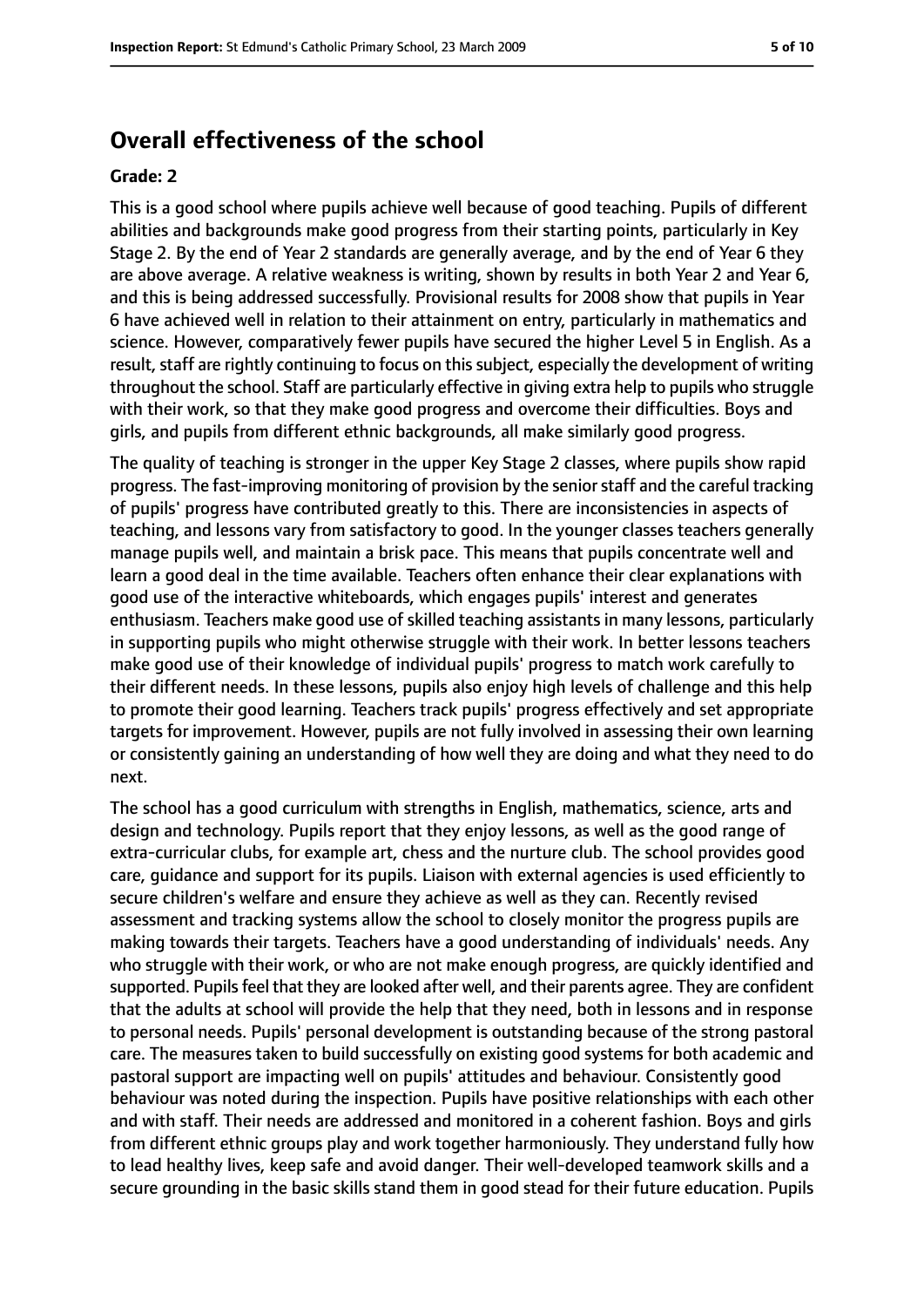contribute well to the school community, for example through the school council, by acting as monitors, or by working with pupils from younger classes. Attendance is good and monitored rigorously.

Underpinning the school's success are good leadership and management. The new headteacher is providing a very clear direction which has impacted well on recent improvements, for example, systems for tracking pupils' progress, strengthening their pastoral care and taking appropriate measures to improve provision in the Early Years Foundation Stage. She recognised the need to reorganise the team of senior managers and subject leaders so that they can also become involved in gaining a clear understanding of the school's strengths and weaknesses. Their monitoring role is being improved through appropriate training opportunities. Governors also have a good understanding of the school, and effectively hold it to account for its performance. The school's contribution to community cohesion at a local and national level is good. The International award has usefully supported pupils' awareness of the diversity through, for example, good links with a school in Germany. There are examples of good practice, such as the educational links made with services in the neighbouring boroughs and the impact of this work has been good. The parents are generally happy with the school and through their many well-organised parents' association and school events, support the school generously. However, a small number of those who responded to parental questionnaires expressed dissatisfaction and felt their views had not been readily taken on board. The leaders recognise the importance of strengthening communication with parents. The school's success in addressing past issues shows that it is well placed to improve further.

#### **Effectiveness of the Early Years Foundation Stage**

#### **Grade: 3**

Children quickly settle into the Nursery and Reception classes, follow the clear class routines and rapidly develop confident and positive attitudes. On entry to the Reception class, levels of attainment are broadly in line with those expected for their age. Children make satisfactory progress and reach the levels expected for their age by the start of Year 1. This is because the provision made for them, including the quality of teaching and systems for tracking children's progress, is satisfactory overall. Relationships between staff and children and provision for children's care, well-being and safety are good. Children make good progress in developing their personal and social skills. Staff provide a range of interesting things for children to do which engage their interest and enthusiasm. Sometimes, however, the opportunities to intervene in the activities chosen by children and develop their understanding further are missed by staff. There is an appropriate balance between activities directed by the staff and those which children choose for themselves. The curriculum enables children to learn from first-hand experiences that children really enjoy. However, the provision for children to learn outdoors has weaknesses. The lack of appropriate planning and resourcing of the outdoor Early Years curriculum for the youngest children restricts opportunities for consolidation and independent learning.

#### **What the school should do to improve further**

- Develop children's independent learning skills by improving planning and provision for the outdoor curriculum in the Early Years Foundation Stage.
- Improve the consistency of all teaching to the level of the best.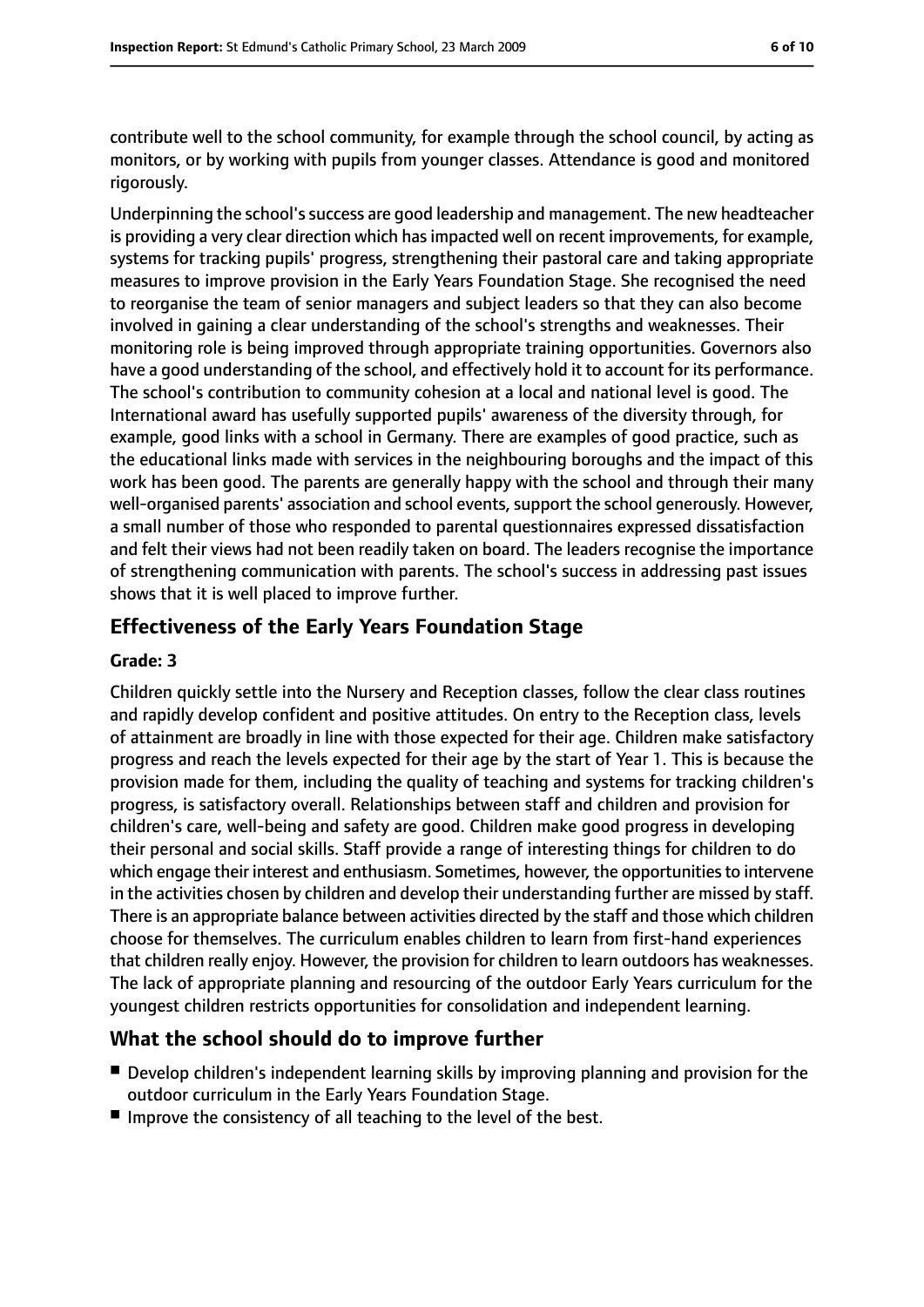**Any complaints about the inspection or the report should be made following the procedures set out in the guidance 'Complaints about school inspection', which is available from Ofsted's website: www.ofsted.gov.uk.**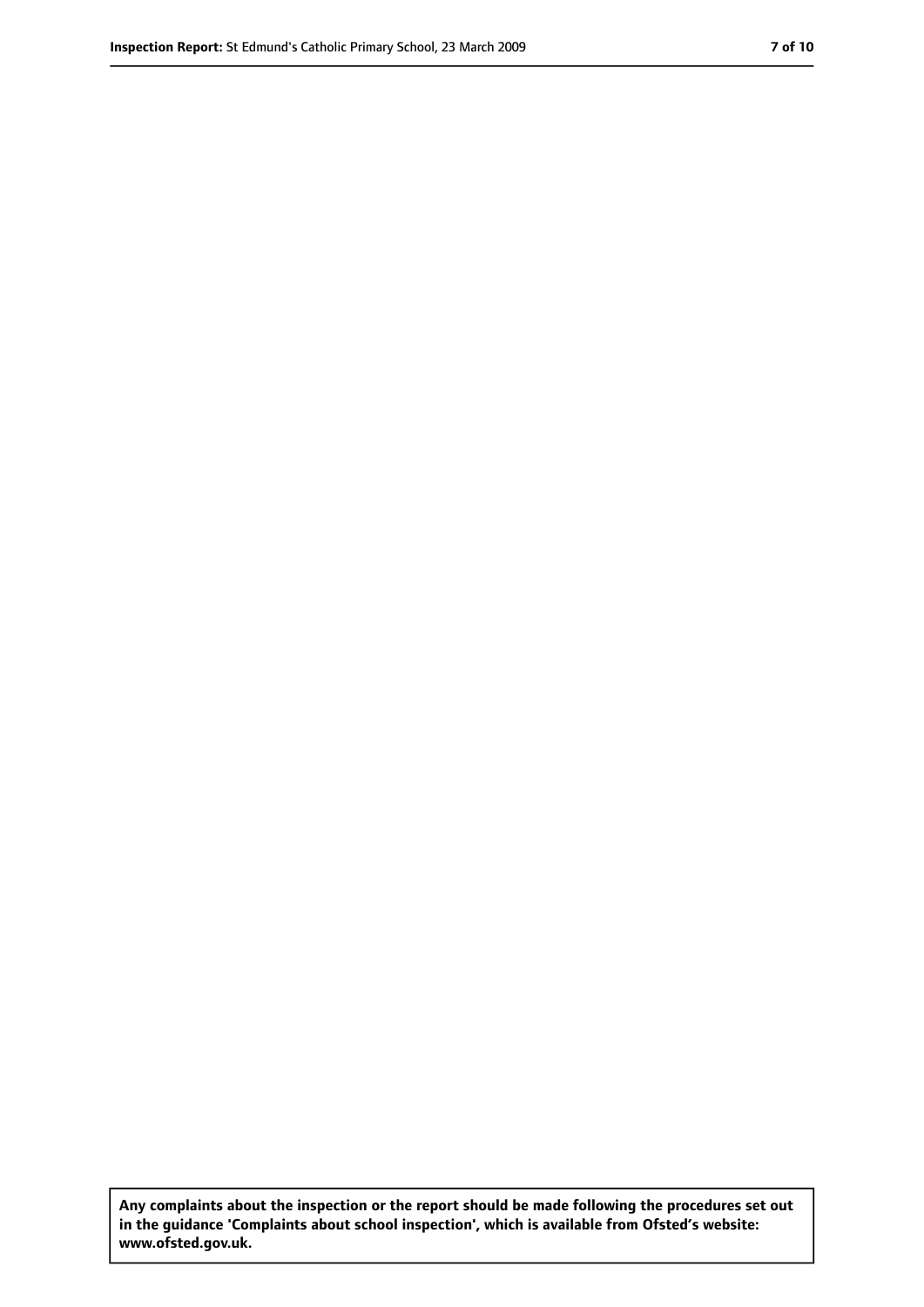# **Inspection judgements**

| Key to judgements: grade 1 is outstanding, grade 2 good, grade 3 satisfactory, and | School  |
|------------------------------------------------------------------------------------|---------|
| arade 4 inadequate                                                                 | Overall |

#### **Overall effectiveness**

| How effective, efficient and inclusive is the provision of<br>education, integrated care and any extended services in meeting the<br>needs of learners? |     |
|---------------------------------------------------------------------------------------------------------------------------------------------------------|-----|
| Effective steps have been taken to promote improvement since the last<br>inspection                                                                     | Yes |
| How well does the school work in partnership with others to promote learners'<br>well being?                                                            |     |
| The capacity to make any necessary improvements                                                                                                         |     |

# **Effectiveness of the Early Years Foundation Stage**

| How effective is the provision in meeting the needs of children in the<br><b>EYFS?</b>       |  |
|----------------------------------------------------------------------------------------------|--|
| How well do children in the EYFS achieve?                                                    |  |
| How good are the overall personal development and well-being of the children<br>in the EYFS? |  |
| How effectively are children in the EYFS helped to learn and develop?                        |  |
| How effectively is the welfare of children in the EYFS promoted?                             |  |
| How effectively is provision in the EYFS led and managed?                                    |  |

#### **Achievement and standards**

| How well do learners achieve?                                                                               |  |
|-------------------------------------------------------------------------------------------------------------|--|
| The standards <sup>1</sup> reached by learners                                                              |  |
| How well learners make progress, taking account of any significant variations<br>between groups of learners |  |
| How well learners with learning difficulties and/or disabilities make progress                              |  |

#### **Annex A**

<sup>&</sup>lt;sup>1</sup>Grade 1 - Exceptionally and consistently high; Grade 2 - Generally above average with none significantly below average; Grade 3 - Broadly average to below average; Grade 4 - Exceptionally low.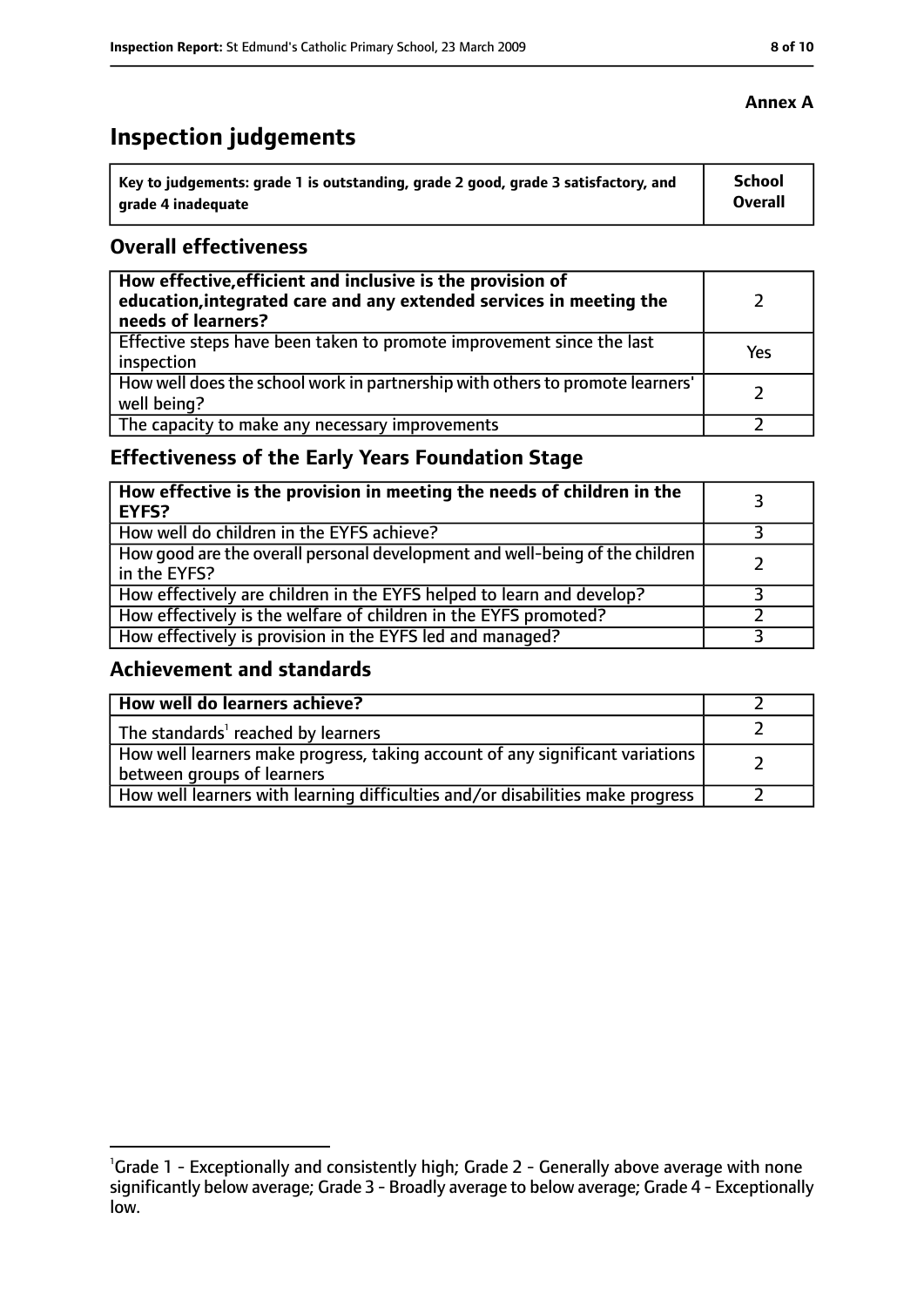# **Personal development and well-being**

| How good are the overall personal development and well-being of the<br>learners?                                 |  |
|------------------------------------------------------------------------------------------------------------------|--|
| The extent of learners' spiritual, moral, social and cultural development                                        |  |
| The extent to which learners adopt healthy lifestyles                                                            |  |
| The extent to which learners adopt safe practices                                                                |  |
| The extent to which learners enjoy their education                                                               |  |
| The attendance of learners                                                                                       |  |
| The behaviour of learners                                                                                        |  |
| The extent to which learners make a positive contribution to the community                                       |  |
| How well learners develop workplace and other skills that will contribute to<br>their future economic well-being |  |

# **The quality of provision**

| How effective are teaching and learning in meeting the full range of<br>learners' needs?              |  |
|-------------------------------------------------------------------------------------------------------|--|
| How well do the curriculum and other activities meet the range of needs and<br>interests of learners? |  |
| How well are learners cared for, quided and supported?                                                |  |

# **Leadership and management**

| How effective are leadership and management in raising achievement<br>and supporting all learners?                                              |           |
|-------------------------------------------------------------------------------------------------------------------------------------------------|-----------|
| How effectively leaders and managers at all levels set clear direction leading<br>to improvement and promote high quality of care and education |           |
| How effectively leaders and managers use challenging targets to raise standards                                                                 | フ         |
| The effectiveness of the school's self-evaluation                                                                                               |           |
| How well equality of opportunity is promoted and discrimination eliminated                                                                      |           |
| How well does the school contribute to community cohesion?                                                                                      |           |
| How effectively and efficiently resources, including staff, are deployed to<br>achieve value for money                                          |           |
| The extent to which governors and other supervisory boards discharge their<br>responsibilities                                                  |           |
| Do procedures for safequarding learners meet current government<br>requirements?                                                                | Yes       |
| Does this school require special measures?                                                                                                      | <b>No</b> |
| Does this school require a notice to improve?                                                                                                   | No        |